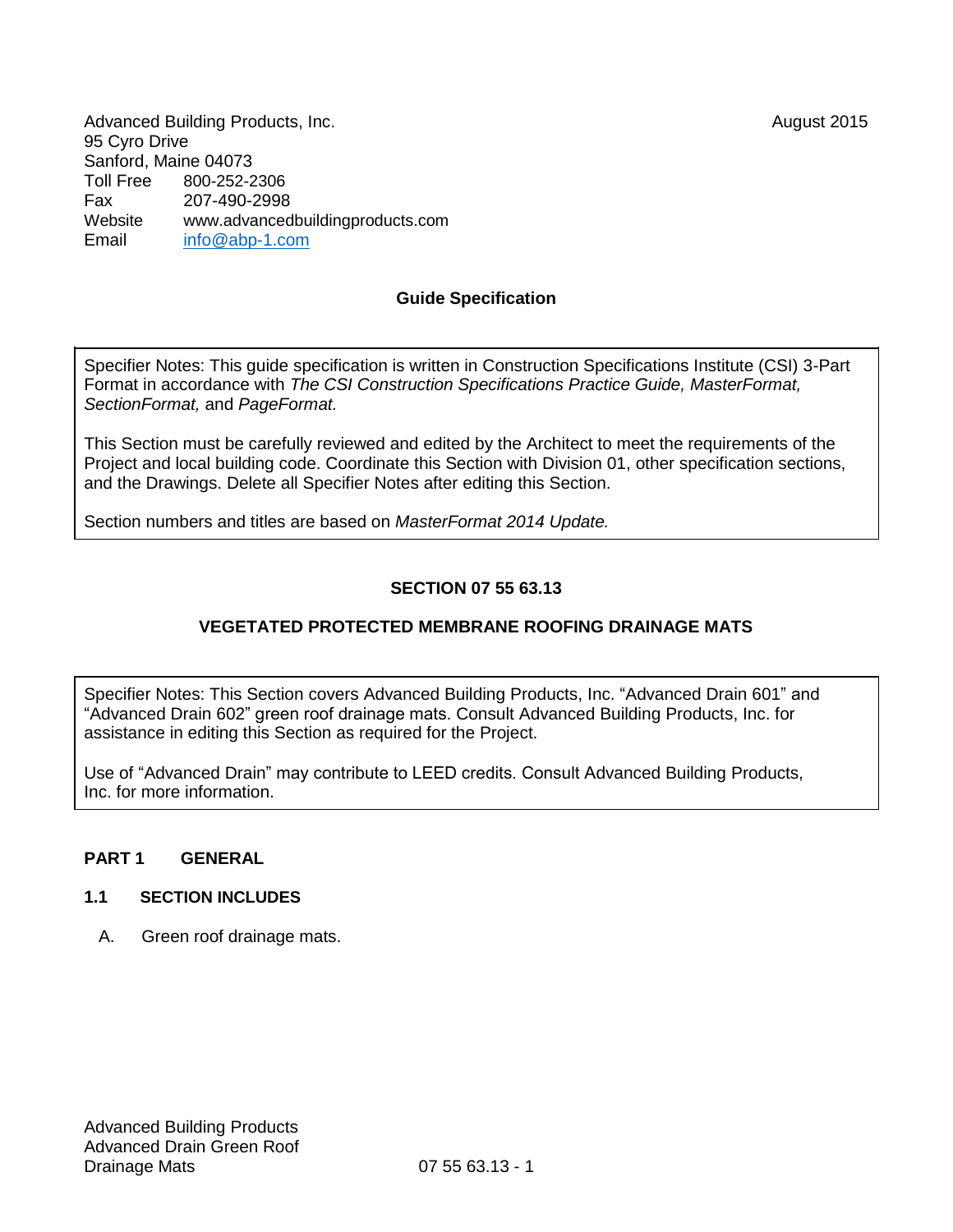# **1.2 RELATED REQUIREMENTS**

Specifier Notes: Edit the following list of related sections as required for the Project. Limit the list to sections with specific information that the reader might expect to find in this Section, but is specified elsewhere.

A. Section 07 55 63 – Vegetated Protected Membrane Roofing.

# **1.3 REFERENCE STANDARDS**

Specifier Notes: List reference standards used elsewhere in this Section, complete with designations and titles.

- A. ASTM International (ASTM) [\(www.astm.org\):](http://www.astm.org/)
	- 1. ASTM D 747 Standard Test Method for Apparent Bending Modulus of Plastics by Means of a Cantilever Beam.
	- 2. ASTM D 1117 Standard Guide for Evaluating Nonwoven Fabrics.
	- 3. ASTM D 3776 / D 3776M Standard Test Methods for Mass Per Unit Area (Weight) of Fabric.
	- 4. ASTM D 5034 Standard Test Method for Breaking Strength and Elongation of Textile Fabrics (Grab Test).

#### **1.4 SUBMITTALS**

Specifier Notes: Edit the Submittals article as required for the Project. Delete submittals not required.

- A. Comply with Division 01.
- B. Product Data: Submit manufacturer's product data, including installation instructions.
- C. Samples: Submit manufacturer's sample of green roof drainage mats, minimum 6 inches by 6 inches.
- D. Manufacturer's Certification: Submit manufacturer's certification that materials comply with specified requirements and are suitable for intended application.
- E. Warranty Documentation: Submit manufacturer's standard warranty.

## **1.5 QUALITY ASSURANCE**

A. Manufacturer's Qualifications: Manufacturer regularly engaged, for a minimum of 5 years, in the manufacturing of green roof drainage mats of similar type to that specified.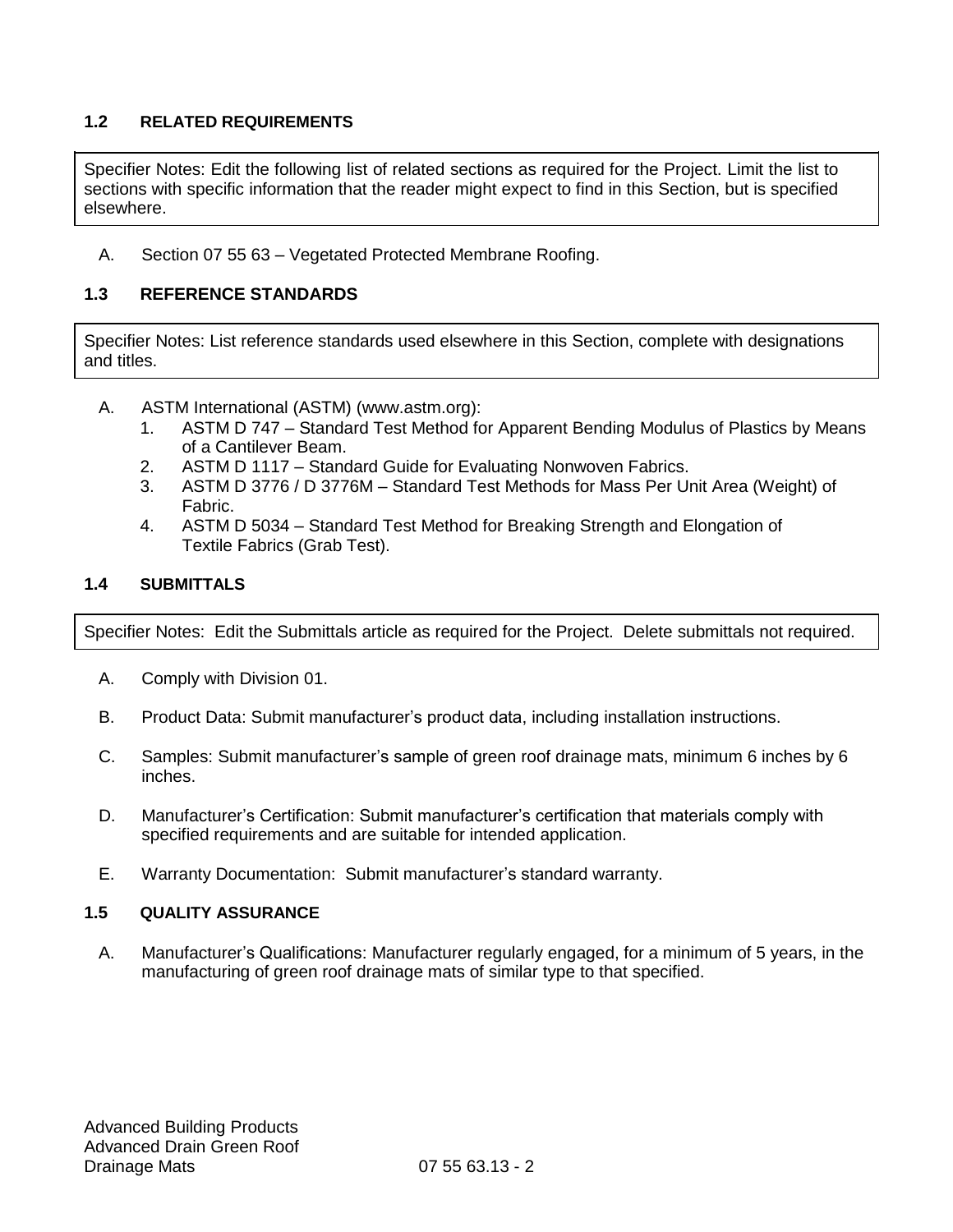## **1.6 DELIVERY, STORAGE, AND HANDLING**

- A. Delivery Requirements: Deliver materials to site in manufacturer's original, unopened containers and packaging, with labels clearly identifying product name and manufacturer.
- B. Storage and Handling Requirements:
	- 1. Store and handle materials in accordance with manufacturer's instructions.
	- 2. Keep materials in manufacturer's original, unopened containers and packaging until installation.
	- 3. Store materials in clean, dry area indoors.
	- 4. Protect materials during storage, handling, and installation to prevent damage.

## **PART 2 PRODUCTS**

#### **2.1 MANUFACTURERS**

A. Manufacturer: Advanced Building Products, Inc., 95 Cyro Drive, Sanford, Maine 04073. Toll Free 800-252-2306. Fax 207-490-2998. Website [www.advancedbuildingproducts.com. E](http://www.advancedbuildingproducts.com/)mail info@abp-1.com.

Specifier Notes: Specify if substitutions will be permitted.

B. Substitutions: [Not permitted] [Comply with Division 01].

#### **2.2 MATERIALS**

Specifier Notes: Specify "Advanced Drain 601" or "Advanced Drain 602" green roof drainage mats. Delete green roof drainage mat not required.

- A. Green Roof Drainage Mats: "Advanced Drain 601".
	- 1. Core bonded to filter fabric.
	- 2. Core:
		- a. Material: Polypropylene.
		- b. Type: Flexible, entangled open mesh.
		- c. Pattern: Waffle.
	- 3. Filter Fabric:
		- a. Material: Polyester.
		- b. Type: Nonwoven.
		- c. Fabric Flap: 3 inches (76 mm).
		- d. Weight, ASTM D 3776: 2.65 oz per sq yd (90 g/m<sup>2</sup>).
		- e. Grab Tensile Strength, ASTM D 5034:
			- 1) Machine Direction: 86 lbf (385 N).
			- 2) Transverse Direction: 81 lbf (365 N).
		- f. Grab Tensile Elongation, ASTM D 5034:
			- 1) Machine Direction: 55 percent.
			- 2) Transverse Direction: 55 percent.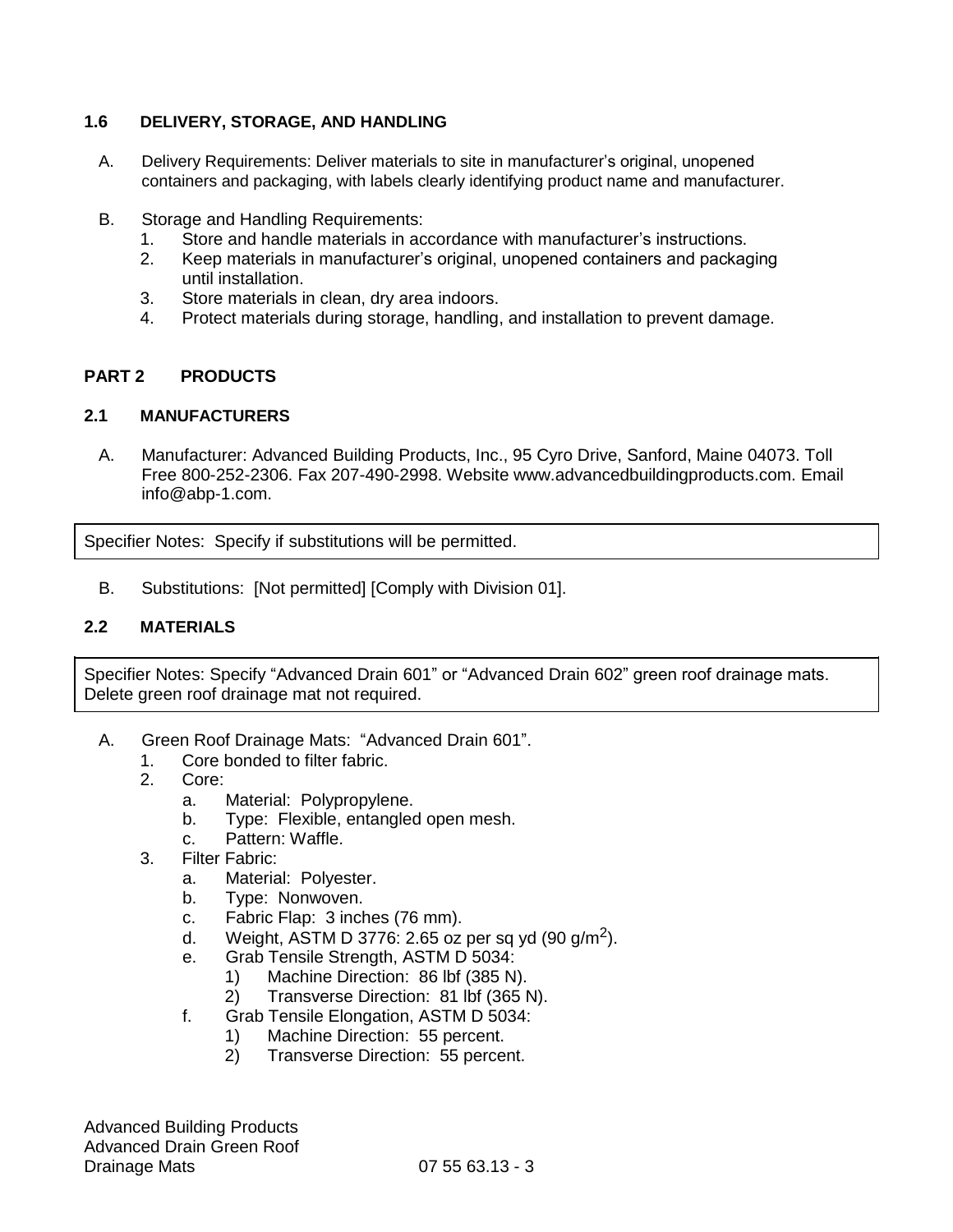- g. Trapezoidal Tear, Transverse Direction, ASTM D 1117: 31.0 lbf (140 N).
- h. Air Permeability, ASTM D 747:  $1,425 \text{ L/m}^2\text{/s}.$
- i. Thickness: 13.8 mils (0.35 mm).
- 4. Total Thickness: 0.40 inch (10 mm).
- 5. Recycled Content: 40 percent.
- B. Green Roof Drainage Mats: "Advanced Drain 602".
	- 1. Core bonded to filter fabric.
	- 2. Core:
		- a. Material: Polypropylene.
		- b. Type: Flexible, entangled open mesh.
		- c. Pattern: Waffle.
	- 3. Filter Fabric:
		- a. Material: Polyester.
		- b. Type: Nonwoven.
		- c. Fabric Flap: 3 inches (76 mm).
		- d. Weight, ASTM D 3776: 2.65 oz per sq yd (90 g/m<sup>2</sup>).
		- e. Grab Tensile Strength, ASTM D 5034:
			- 1) Machine Direction: 86 lbf (385 N).
			- 2) Transverse Direction: 81 lbf (365 N).
		- f. Grab Tensile Elongation, ASTM D 5034:
			- 1) Machine Direction: 55 percent.
			- 2) Transverse Direction: 55 percent.
		- g. Trapezoidal Tear, Transverse Direction, ASTM D 1117: 31.0 lbf (140 N).
		- h. Air Permeability, ASTM D 747:  $1,425 \text{ L/m}^2\text{/s}.$
		- i. Thickness: 13.8 mils (0.35 mm).
	- 4. Total Thickness: 0.50 inch (13 mm).
	- 5. Recycled Content: 40 percent.

## **PART 3 EXECUTION**

## **3.1 EXAMINATION**

- A. Examine surfaces to receive green roof drainage mats.
- B. Notify Architect of conditions that would adversely affect installation or subsequent use.
- C. Do not begin installation until unacceptable conditions are corrected.

## **3.2 SURFACE PREPARATION**

A. Prepare surfaces in accordance with manufacturer's instructions.

# **3.3 INSTALLATION**

A. Install green roof drainage mats in accordance with manufacturer's instructions at locations indicated on the Drawings.